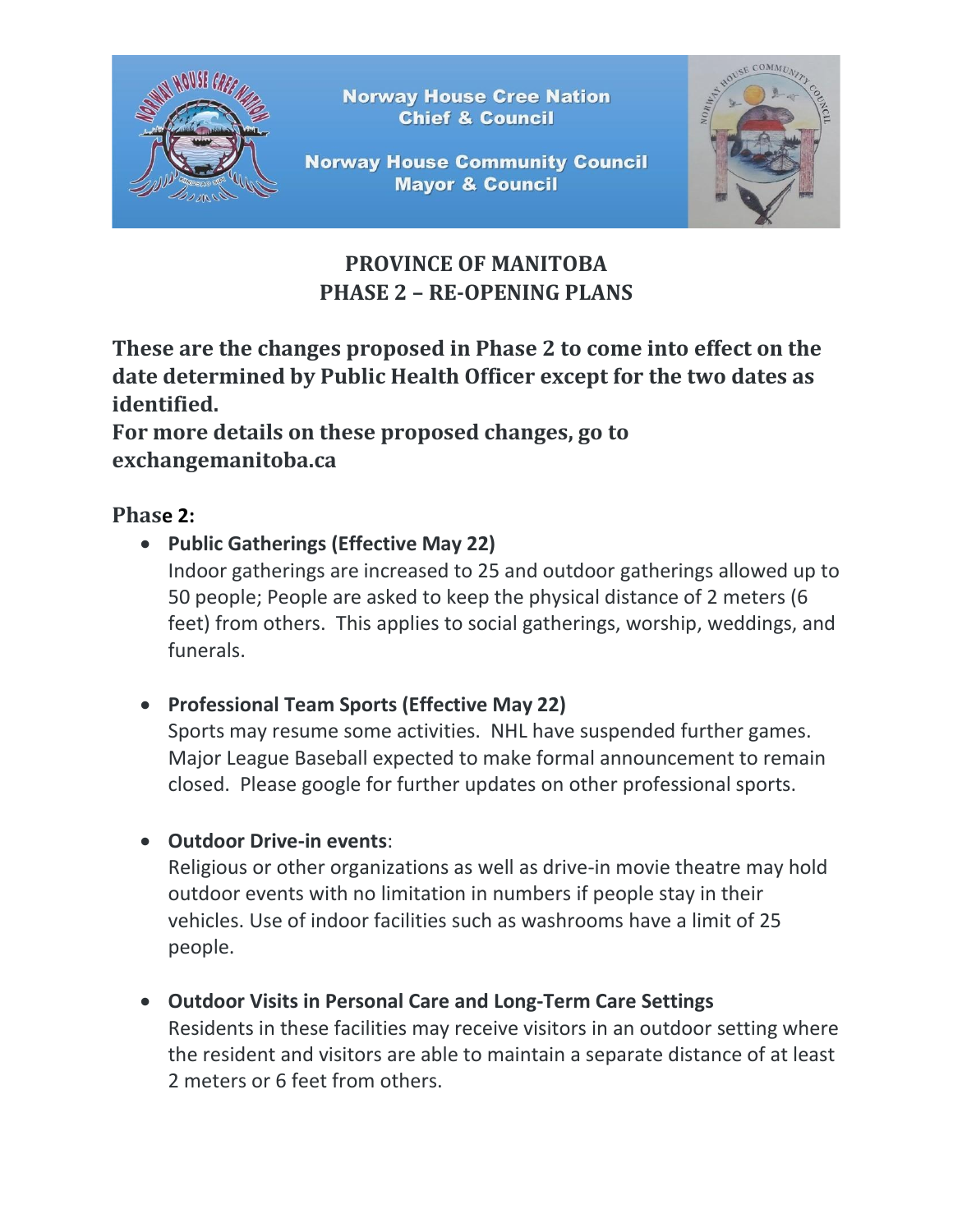

#### • **Child Care Services**

Sites can re-open with a maximum of 24 children plus staff in a single room group. If the center has multiple rooms or separate rooms, they can operate with 24 children and staff in each area. Each area must have separate entrances/exits and/or staggered drop offs from a shared entrance. There will be no gatherings in a common area.

## • **Schools:**

Although schools remain closed the remainder of the school year, school use is allowed. School can open for staff and specific programs. Students can meet with teachers for assessment and planning for resumption of classes in Sept. Limited access to school facilities will continue where physical distancing is available.

Indoor occupancy is limited to 50% of normal occupancy or one person per 10 square meters.

Teachers and students may meet in small groups or one-on-one settings to do student assessments, provide clinical supports, administer recovery and remedial learning plans.

Day Camps and summer programming may operate.

Scheduled students can access WIFI and/or computer equipment.

#### • **Team Sports:**

Sports may resume activities. Organized activities can resume if precautions are taken – physical distancing, enhanced cleaning of equipment and indoor spaces. People attending events maintain physical distancing at least 25 meters from others.

## • **Outdoor Recreation Facilities and Golf Courses**:

Outdoor recreation facilities allowed. Operate at normal capacity if organization implements measures to ensure that members of the public can maintain separation of 2 meters from others. Indoor occupancy limits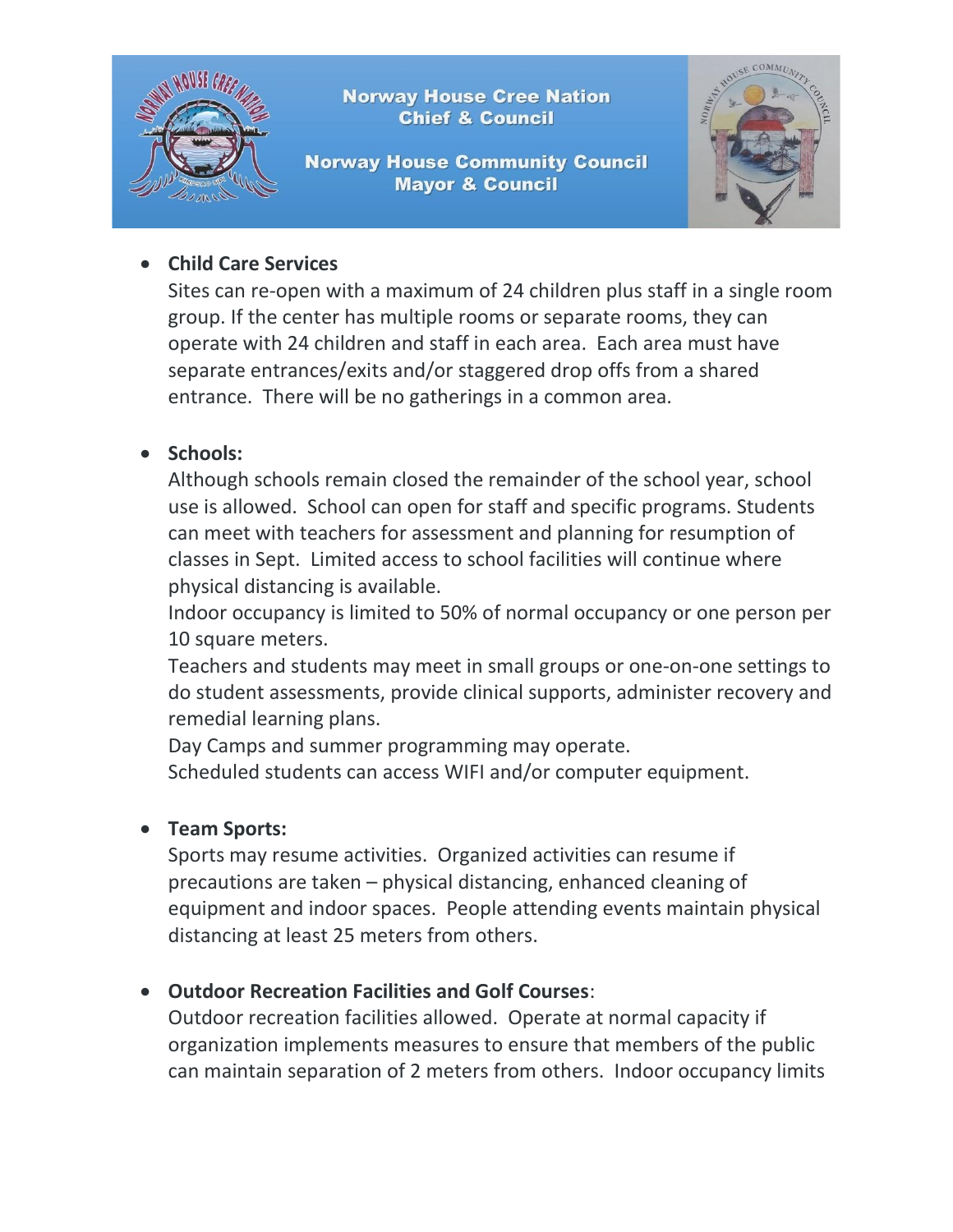

of 50 per cent of normal business levels or one person per 10 square meters.

## • **Personal Services Business**:

Re-opening of manicurists and pedicurists, tattoo parlours, estheticians, cosmetologists, electrologists and tanning parlours.

- **Travel to northern parks, campgrounds, cabins, lodges, and resorts:** Manitobans permitted to travel directly to those areas north of  $53<sup>rd</sup>$  parallel from within Manitoba. They are to avoid visiting local communities, including First Nations communities.
- **Public/Private Swimming Pools, Splash Parks, Spas, Fitness Clubs, Gyms and Training Facilities:**

Spas, fitness clubs and gyms may re-open if members of the public are reasonably able to maintain social distancing of at least 2 metres from others, except for brief exchanges.

Requirement to limit occupancy to 50% of normal business levels or one person per 10 square meters, whichever is lower.

#### • **Community/service centers:**

Can re-open if they are used for classes and activities allowed in Phase 2 and follow specific guidelines for the type of use.

Staff must be present at the entry to the facility as well as within the facility to monitor use and capacity. One entrance only.

#### • **Restaurants**

Occupancy limit 50% of normal. Seating to be arranged at least 2-metre separation. When not seated, public must maintain at least 2 metres from others.